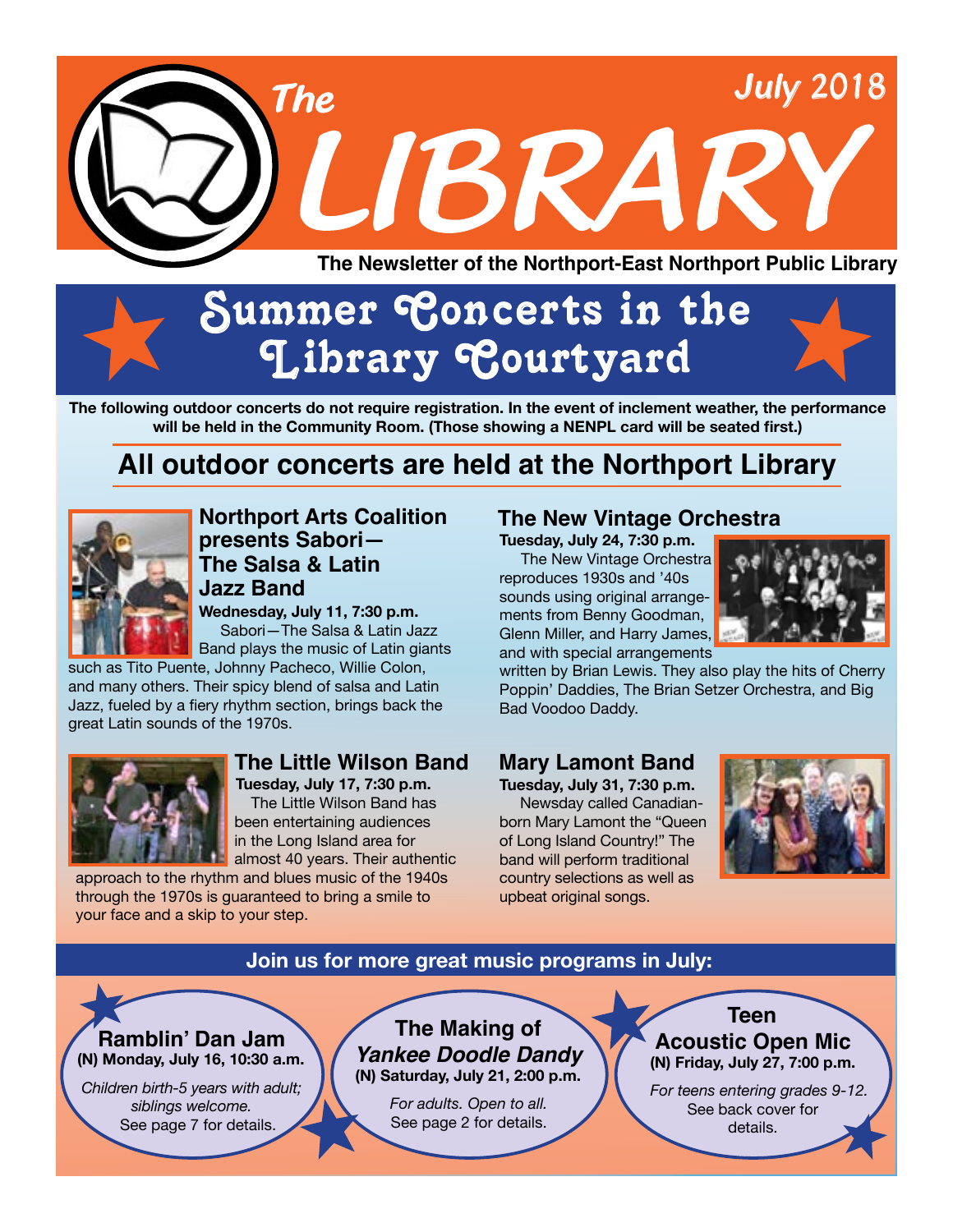



*Please note: These courses promote safe driving and help participants maintain their driving skills. Check with your insurance company about the specific insurance and point reduction available to you.*



Friends Library

#### **(EN) Saturday, July 14, 9:30 a.m.-4:00 p.m., Fee: \$36** Applications are available June 23 at both buildings.

**(N) Tuesdays, August 14 & 21, 7:00-10:00 p.m., Fee: \$36** Applications are available July 24 at both buildings.

# **FOR ADULTS**

- Read a book in any format—print, eBook, or audiobook.
- Fill out a "Summer Reading Club" form, which includes
- the title, author, and your brief review of the book.
- Submit your "Summer Reading Club" form at the Reference Desk or online at www.nenpl.org. Each form you submit
- entitles you to one raffle ticket.
- When the Summer Reading Club ends, a drawing will be
- 
- held for a Grand Prize.



to work with files, folders, applications, and more. Prerequisite: Basic computer knowledge. Registration begins June 25. [\(NENC255\)](https://search.livebrary.com/record%3Dg1040832~S43)

Learn the basics of this popular spreadsheet program including creating, editing, formatting, formulas, and more. Prerequisite: Basic Windows computer knowledge. Registration begins July 5. ([NENC256](https://search.livebrary.com/record%3Dg1005372~S43))

#### **(EN) Thursday, July 19, 7:00 p.m. Introduction to Microsoft Excel Hands On**

### **(EN) Wednesday, July 18, 2:00 p.m.**

 Until recently, most programs and files existed solely on your home computer. Cloud computing allows storage and access to files through the Internet. Join us to learn about the Cloud, what it might mean to you, and which companies are offering Cloud services.

# **Open to all SeniorNet: The Cloud Demystified**

*Open to NENPL cardholders 18 or older*

#### **How do I participate?**

### **June 18-August 4**

### **(N) Friday, July 27, 11:00 a.m.**

#### **Open to all Sun Safety: from Skin Cancer and Dehydration**

 With the summer months upon us, it is timely to review a few key rules regarding sun safety. This presentation by Northwell Health physician Dr. Penny Stern will take a look at how you can have fun in the sun without increasing the risk for skin cancer. A discussion on proper hydration in the summer and all year round will be included.

#### **(N) Monday, July 30, 1:00 p.m.**

 Presenter Louise Cella Caruso will delight you with a slideshow/lecture on the life and work of painter William Sidney Mount. A Stony Brook resident, Mount was labeled "absolutely American" in his portrayals of country folk, rural activities, social arrangements, and the powder keg political issues of the 19th century.

#### **William Sidney Mount: A Long Island Artist Open to all**

#### **Open Protecting Yourself Contract Integrate Server Servers and <b>Protecting Yourself to all lines in the Sky** of Healthcare Services reviews the many challenges and **Contract Contract ing Yourself the all the Sky (N) Saturday, July 7, 2:00 p.m.**

#### **(N) Thursday, August 2, 7:00 p.m.**

 Film historian and author Clive Young will take you on a visual trip through the rock 'n' roll history of New York and the Tri-State area. Discover where classic album covers by Bob Dylan, Simon and Garfunkel, Neil Young, Beastie Boys, and others were photographed. Where is the lost studio where Bruce Springsteen recorded *Born to Run*? Get the answers to these questions and more in this fast-moving program. For teens and adults.

### **Rock 'N' Roll Staycation: Open to all Cool Music Landmarks of New York**

### **(EN) Thursday, July 26, 7:00 p.m.**

Learn more about this popular spreadsheet program including functions, ranges, macros, charting, and more. Prerequisite: Introduction to Microsoft Excel or equivalent. Registration begins July 5. ([NENC257](https://search.livebrary.com/record%3Dg1012227~S43))

#### **Intermediate Microsoft Excel Hands On**

### **(N) Thursday, August 9, 7:00 p.m.**

### **Open** Summertime Savvy:<br> **Vigilia** Hoolthy Summar En: **Healthy Summer Entertaining**

## **Let's Talk: English Conversation**

Learn features including vLookup, data validation, subtotals, hyperlinks, conditional formatting, and more. Prerequisite: Intermediate Microsoft Excel or equivalent. Registration begins July 5. [\(NENC258\)](https://search.livebrary.com/record%3Dg1083595~S43)

# **Advanced Microsoft Excel Hands On**

*Gosford Park* **Fridays, (N) July 20 and (EN) July 27, 2:00 p.m.** Rated PG-13. 138 minutes.

## **Friday Movies**

*The 15:17 to Paris* **Fridays, (N) July 6 and (EN) July 13, 2:00 p.m.** Rated PG-13. 94 min.

*Closed captioning will be displayed.*



#### **(EN) Tuesdays, July 10, 17, 31, August 7, 14, 21, 7:00-8:30 p.m.**

 Meet new friends and practice your English conversation skills in a relaxed and friendly environment. Registration is preferred but drop-ins are welcome. Registration begins July 2. [\(NENR151](https://search.livebrary.com/record%3Dg1083358~S43))

#### **Saturday, July 21, 9:18 a.m., departure from Northport Station. Round trip: \$12 per person**

 Take in the sights and sounds of New York City with reduced-rate group tickets on the Long Island Rail Road. You will meet a Library staff member at the station house at 8:55 a.m. (transfer at Huntington). Your return ticket is good on any Northport-bound train that leaves Penn Station before midnight. **Register in person at either building beginning July 2**. Tickets are limited. A nonrefundable \$12 fee (cash or check payable to The Friends of the Library) is due at the time of registration. ([NENA751](https://search.livebrary.com/record%3Dg1083092~S43))

 Master gardeners from the Cornell Cooperative Extension will teach you how to adapt your garden to our changing climate conditions. Learn how to integrate new plant varieties into your landscape and pursue sustainable gardening practices that help the environment and keep more resources in your yard.

# **In the Northport Gallery:**

 Architectural historian and preservationist Jane Cowan will discuss the history of the High Line, including the abandonment of the original property and its subsequent rediscovery and redevelopment. Learn the inspirational story of how a grassroots effort turned this piece of industrial archaeology into one of New York City's most beloved parks.

#### **(N) Thursday, July 12, 10:00 a.m.**

#### **(N) Thursday, July 5, 2:00 p.m. to all**

#### **Gardening in a Warming World Open**

 Join instructor Jacqui Palatnik and learn a brand new game—Siamese Mah Jongg! This two-handed version of Mah Jongg is stimulating, challenging, and lots of fun. Singles are welcome, or sign up with a partner. If you have your own Mah Jongg set, please bring it with you. Basic knowledge of Mah Jongg is required. Registration begins July 2. ([NENA754](https://search.livebrary.com/record%3Dg1083119~S43))

### **Siamese Mah Jongg**

**(N) Wednesday, July 18, 11:00 a.m.** 

 Certified health coach Lisa Zimmerman will describe healthier ways to grill and what dishes to bring on picnics and to the beach. Find out about the best seasonal vegetables and fruits and how to prepare scrumptious salads and dressings. Learn about using sassy water and delicious smoothies to quench your thirst. Recipes will be available to take home.

# **Open to all The Making of** *Yankee Doodle Dandy*

**(N) Saturday, July 21, 2:00 p.m.** 



 Come enjoy a red, white, and blue celebration! Relive the fascinating backstory of James Cagney's award-winning portrayal of George M. Cohan in the 1942 beloved musical *Yankee Doodle Dandy*. Lecturer Sal St. George will show selected clips and discuss the movie that won Oscars in several categories including Best Actor and Best Musical Score.

# **FOR ADULTS**

Traditional oil paintings on canvas by Robert Mehling. **Art Talk: Friday, July 6, 7-9 p.m.**

#### **(EN) Wednesday, July 11, 10:00, 10:30, 11:00, or 11:30 a.m.** [\(NENA752\)](https://search.livebrary.com/record%3Dg1083163~S43) **(N) Tuesday, July 17,**

**9:30, 10:00, 10:30, or 11:00 a.m.** ([NENA753\)](https://search.livebrary.com/record%3Dg1083164~S43)

A volunteer from the Health Insurance Information,

Counseling, and Assistance Program (HIICAP) will answer questions about Medicare and supplementary insurance. Registration begins July 2.

### **Medicare Counseling**

### **On-Your-Own Train Trip to New York City**

#### **(EN) Tuesday, July 10, 7:00 p.m.**

#### **Open to all Emergency Preparedness Program**

 Representatives from the New York Army National Guard will provide information on how to prepare for large scale man-made or natural disasters in our area. Topics will include developing a family emergency plan, stocking up on supplies, preparing the home for evacuation, and recovering from an event.

#### **(N) Wednesday, July 11, 11:00 a.m.**

 This interactive program presented by Gurwin Family of Healthcare Services reviews the many challenges and changes we face as we age and offers suggestions on guidance and navigation. If you are caring for an aging spouse, loved one, friend, or neighbor, you will benefit from this informative program.

### **Open to all Top 10 Things to Consider for Yourself or an Aging Loved One**

#### **Open to all (N) Tuesday, July 24, 1:30 p.m. Lessons from the Vietnam War**

 This year marks the 50th anniversary of the Tet Offensive, a military operation that played a vital part in weakening U.S. public support for the Vietnam War. Join historian Martin H. Levinson to discuss that event and the impact that the war in Vietnam had on our nation.

*Still Life Is Still Alive!*

**Novel Ideas, Page Turners, Short Story Central, and Truth Be Told These book groups will return in the fall.**

#### **(N) Monday, July 9, 10:00 a.m.**

### **Open to all Film and Discussion:** *Obit. Life on Deadline*

 What makes a life newsworthy? Who decides? Where does information come from, often on short notice? These questions and more are addressed in the acclaimed 2017 documentary about reporters, editors, and researchers who tell the life stories of the recently departed in the news obituaries of The New York Times. Mark Prendergast, a longtime editor there, will lead the discussion.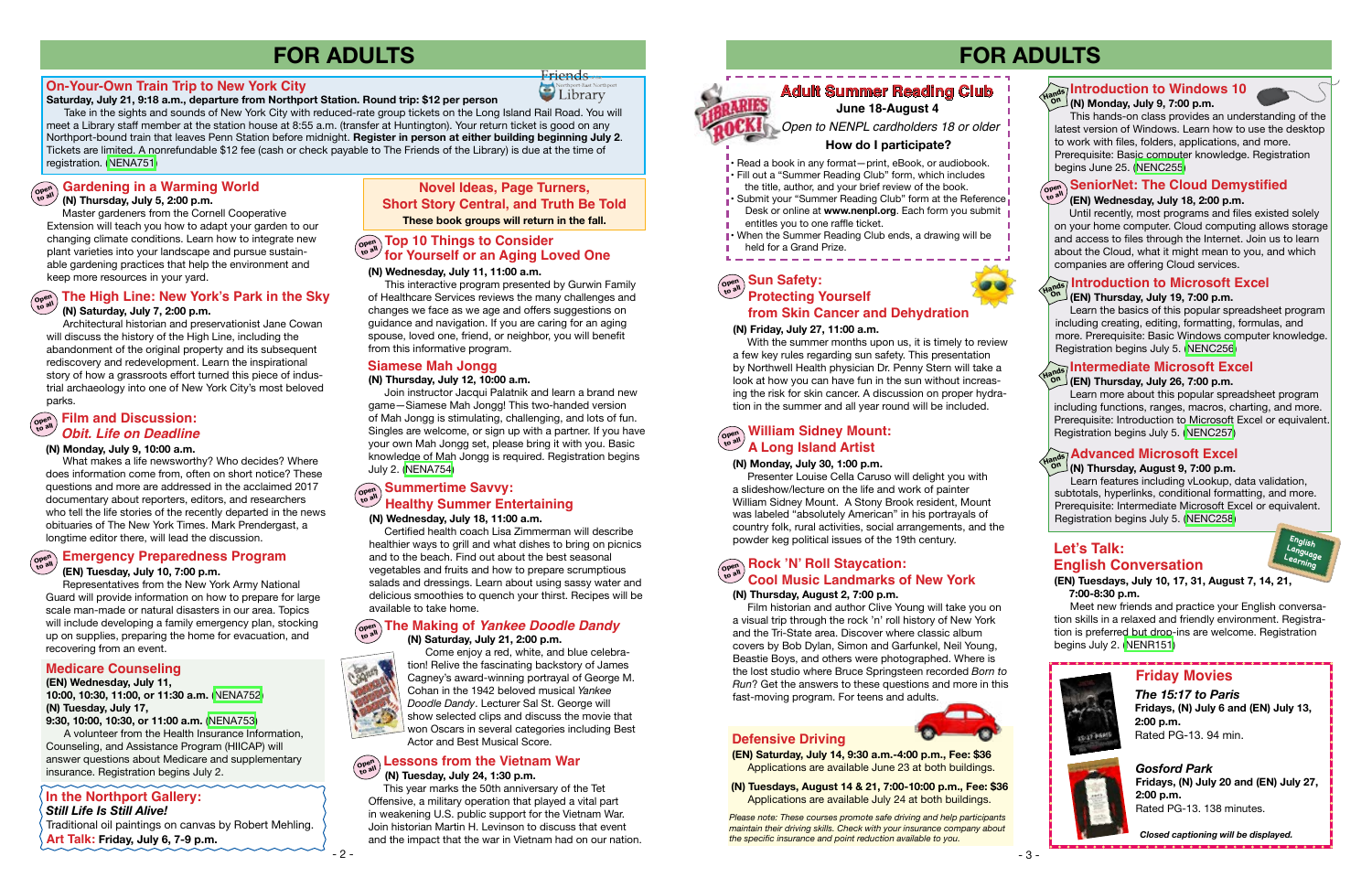# **FOR TEENS**

### **(N) Thursday, August 2, 7:00-8:30 p.m.**

 Film historian and author Clive Young will take you on a visual trip through the rock 'n' roll history of New York and the Tri-State area. Discover where classic album covers by Bob Dylan, Simon and Garfunkel, Neil Young, Beastie Boys, and others were photographed. Find out this and more in this fast-moving program.

#### **(N) Friday, August 3, 7:00-8:30 p.m.**

 Join us and customize a votive candle holder with Sharpies to look like stained glass. [\(NENY354\)](https://search.livebrary.com/record%3Dg1082605~S43)

We will discuss Nintendo games new and old, make fun gamer crafts, and participate in gaming competitions for prizes! ([NENY350](https://search.livebrary.com/record%3Dg1082601~S43))

#### **(EN) Tuesday, August 14, 7:00-8:00 p.m.**

 Have fun creating artistic pages to preserve your summer memories. Please bring 8-10 photos for your scrapbook pages. [\(NENY356\)](https://search.livebrary.com/record%3Dg1082618~S43)

#### **Nintendo Night:**

#### **Picture Perfect Scrapbooking**

#### **Wok 'N' Roll**

#### **(EN) Thursday, August 9, 3:30-4:30 p.m.**



#### **Sharpie Votive**

#### **(N) Wednesday, August 8, 3:30-5:00 p.m.**

 Teens will get creative using marshmallow fondant to decorate cupcakes in an "Iron Chef" type competition. [\(NENY353\)](https://search.livebrary.com/record%3Dg1082604~S43)

#### **Cupcake Wars**

#### **Mario Kart Nintendo Switch Competition**

#### **(EN) Monday, August 6, 7:00-8:00 p.m.**

Along with instructor Jo Ann Tiranno, you and your friends will explore the flavors of Asian cuisine by creating a stir fry and using rice paper to make spring rolls. [\(NENY351\)](https://search.livebrary.com/record%3Dg1082602~S43)

#### **Stress Buster**

#### **(EN) Monday, August 13, 7:00-8:00 p.m.**

The start of the new school year is just around the corner. "Keep calm and carry on" by making your own personalized emoji stress ball and/or calming jar. [\(NENY352\)](https://search.livebrary.com/record%3Dg1082603~S43)

#### **(N) Friday, August 10, 7:00-8:30 p.m.**

 Join our monthly Friday night program where we will try ice pops from around the world. ([NENY355](https://search.livebrary.com/record%3Dg1082609~S43))

#### **Snack Around the World: Ice Pops**

**(N) Thursday, August 16, 7:00-8:00 p.m.** Learn how to fold a variety of paper airplanes and see which fly the farthest. [\(NENY359\)](https://search.livebrary.com/record%3Dg1083123~S43)

### **Fun with Paper Airplanes**

### **(N) Thursday, July 26, 6:45-8:15 p.m.**

 Assist children as they experience the energy and creativity of music. ([NENY329](https://search.livebrary.com/record%3Dg1082275~S43))

### **Music for the Mind Volunteers**

**(EN) Friday, July 27, 10:45 a.m.-12:00 p.m.** Assist children with a musical craft. [\(NENY330\)](https://search.livebrary.com/record%3Dg1082277~S43)

### **Crafty Teens**

**(N) Monday, July 30, 3:45-5:15 p.m.** Assist children as they make a delicious banana snack. ([NENY331](https://search.livebrary.com/record%3Dg1082280~S43))

### **Teen Volunteer Opportunities Registration 2 Teen volunteer opportunities are open to students entering grades 7-12. You may choose one volunteer opportunity from July 25-August 16. Registration begins Thursday, July 12. (N) Wednesday, July 25, 10:30 a.m.-12:00 p.m. Team Challenge Volunteers**

### **Banana Split Volunteers**

**(N) Thursday, August 2, 6:45-8:00 p.m.** Help children learn to play chess. A basic knowledge of the game is required. [\(NENY333\)](https://search.livebrary.com/record%3Dg1082287~S43)

### **Chess Club Volunteers**

#### **(EN) Wednesday, August 1, 10:45 a.m-12:00 p.m.** Help children create a yummy edible xylophone! [\(NENY332\)](https://search.livebrary.com/record%3Dg1082284~S43)



### **Edible Xylophone Volunteers**

**(EN) Wednesday, August 8, 2:45-4:00 p.m.** Assist children with a cupcake craft. [\(NENY334\)](https://search.livebrary.com/record%3Dg1082402~S43)

### **Cupcake Craft Volunteers**

 Assist children in mastering an obstacle course. ([NENY328](https://search.livebrary.com/record%3Dg1082271~S43))

**(N) Tuesday, August 21, 2:00-3:30 p.m.**

 Learn how to make your favorite characters out of fuse beads. [\(NENY357\)](https://search.livebrary.com/record%3Dg1082630~S43)

#### **Pixel Art Workshop**

#### **(N) Thursday, August 23, 2:00-3:00 p.m.**

 Bring a poseable action figure and learn how to photograph action figures and toy dioramas. [\(NENY358\)](https://search.livebrary.com/record%3Dg1082632~S43)

#### **Toy Photography Workshop**

### **(N) Friday, August 10, 2:45-4:15 p.m.**

Help children at a variety of craft stations. ([NENY335](https://search.livebrary.com/record%3Dg1082405~S43))

### **Crafty Teens 2**

**(N) Tuesday, August 14, 10:45 a.m.-12:45 p.m.** Assist children as they play a life-size Candyland game. [\(NENY336\)](https://search.livebrary.com/record%3Dg1082410~S43)

### **Candyland Volunteers**

**(EN) Tuesday, August 14, 3:15-5:15 p.m.** Help children create scrapbook pages using their favorite photos. ([NENY337](https://search.livebrary.com/record%3Dg1082617~S43))

### **Scrapbooking Volunteers**

#### **(N) Thursday, August 16, 3:15-4:30 p.m.**

 Have fun while you polish a child's fingernails and toenails. ([NENY338](https://search.livebrary.com/record%3Dg1082629~S43))

### **Summer Salon for Kidz**

**Registration begins August 15 at either library or online. Be sure to check the August newsletter for more information.**

## **SAT Preparation Workshop**

# **FOR TEENS**

*Prize Basket Themes:*

*Thank you to the Friends of the Library for generously sponsoring three prize baskets.*

**June 18-August 4**  *Libraries Rock!*

• Choose an age-appropriate book to read.

 • Obtain a "Read, Rate, and Raffle Form" in the Teen Centers or at **www.nenpl.org/teens.**

 • For each book you read, you will earn one raffle ticket. Books with more than 250 pages will qualify for two raffle tickets. Make sure to indicate on your "Read, Rate, Raffle Form" which prize basket you would like to be entered in to win.

 • A prize board with photos of the raffle baskets will be on dis play in both Teen Centers. The prize basket drawing will be held at the end of Summer Reading Club and winners will be notified by phone the week of August 5.

• Fashion Re-Do • Let's Play! Video and Board Games<br>• Fun in the Sun • Music Lovers

- Fun in the Sun  **The Sun Sunding Sulfisher Sunding Sulfisher Geek Out! Best in Pop Culture Slime and Squishy Kit Slime and Squishy Kit Slime and Squishy Kit Slime and Squishy Kit Slime and Squishy Ki** 
	-
	- Spa/Beauty Package<br>• Sports and More
	-
- It's a Great Story  **The Great Outdoors**

**How do I participate?**

Summer is the time to read whatever you want, learn new skills, and have fun with friends. "Libraries Rock" is our Teen Summer Reading

Club and for each book review submitted you will receive a raffle ticket to put toward one of our 12 prize baskets. All teens will receive a sport bag and earbuds upon completion of their first book review, and they may be picked up at the Northport Teen Center or East Northport Adult Reference Desk (while

• Geek Out! Best in Pop Culture<br>• Get Creative! DIY Crafts

supplies last).

# *Teen Summer Reading Club*

**For students entering grades 6-12**

#### **Teen Summer Programs Registration 2 Registration for the following teen summer programs begins Wednesday, July 11.**

#### **(EN) Monday, July 23, 3:30-5:00 p.m.**

 Join retired NYC detective John Whimple and explore the world of fingerprint analysis. [\(NENY340](https://search.livebrary.com/record%3Dg1082564~S43))

#### **(EN) Tuesday, July 24, 7:00-8:00 p.m.**

Design a fabulous Rock 'n' Roll Guitar using Zentangle, the art of drawing to relax. [\(NENY341\)](https://search.livebrary.com/record%3Dg1082565~S43)

#### **(EN) Wednesday, July 25, 7:00-8:00 p.m.**

 Be ready to roll at this program! The Baking Coach will provide ingredients for you to roll your own s'more sushi rolls. ([NENY342](https://search.livebrary.com/record%3Dg1082571~S43))

#### **(N) Thursday, July 26, 3:30-4:30 p.m.**

 Use a blender to create a variety of delicious and nutritious smoothies. [\(NENY343\)](https://search.livebrary.com/record%3Dg1082575~S43)

**(EN) Tuesday, July 31, 7:00-8:00 p.m.**

How well do you know today's music?

Join us for a fun-filled Music Trivia Night. Test your musical knowledge and compete for prizes! ([NENY347](https://search.livebrary.com/record%3Dg1082583~S43))

**(N) Thursday, August 2, 3:30-4:30 p.m.**

 Using permanent markers and glitter glue, decorate a tote bag with a fun "eye-themed" pattern, or choose to create an original design. [\(NENY349\)](https://search.livebrary.com/record%3Dg1082586~S43)

#### **Fingerprinting Workshop**

### **Zentangle: Guitar**

#### **S'more Sushi**

### **Summer Smoothies 2**

### **Music Trivia Night**

#### **"Eye See You" Tote Bag**

**(N) Tuesday, July 30, 7:00-8:00 p.m.**

Use whole grain bread, cream cheese, and strawber-



and maple syrup. ([NENY346](https://search.livebrary.com/record%3Dg1082582~S43))

#### **(EN) Wednesday, August 1, 3:30-4:30 p.m.**

 Learn the skills you will need to "make the grade" in middle school. Teacher Corlyn Nedwick will give you tips and strategies to make your transition into middle school successful. [\(NENY348\)](https://search.livebrary.com/record%3Dg1082585~S43)

#### **Getting Ready for Middle School**



 $\cdot$  Hack It! Invention Kit

*Drop off and pick up at the John W. Engeman Theater* (250 Main Street, Northport)







 Join teens from other area libraries for a discounted performance of the Broadway hit musical *Newsies*. A Teen Services Librarian will meet the teens and chaperone the event. All those attending must arrange their own transportation to and from the theater. A nonrefundable check for \$25 payable to the Northport-East Northport Public Library must be paid within 3 days of registration. This program is limited to teens entering grades 6-12 and seating is extremely limited. One ticket per teen with a Northport-East Northport Public Library card may be purchased. **Registration begins Monday, July 2**. [\(NENY339](https://search.livebrary.com/record%3Dg1082640~S43))

**(N) Monday, July 23, 7:00-8:30 p.m.** Are you a creative writer who loves to write,

share, and listen to stories? Find your voice and share your talent. ([NENY361](https://search.livebrary.com/record%3Dg1082637~S43))



#### **Teen Summer Writing Workshop**

#### **(N) Friday, July 27, 7:00-9:00 p.m. Teen Acoustic Open Mic**

See back cover for details!





**(N) Saturday, July 28, 1:00-3:00 p.m.**

**LEGO Boost Robotics: Guitar**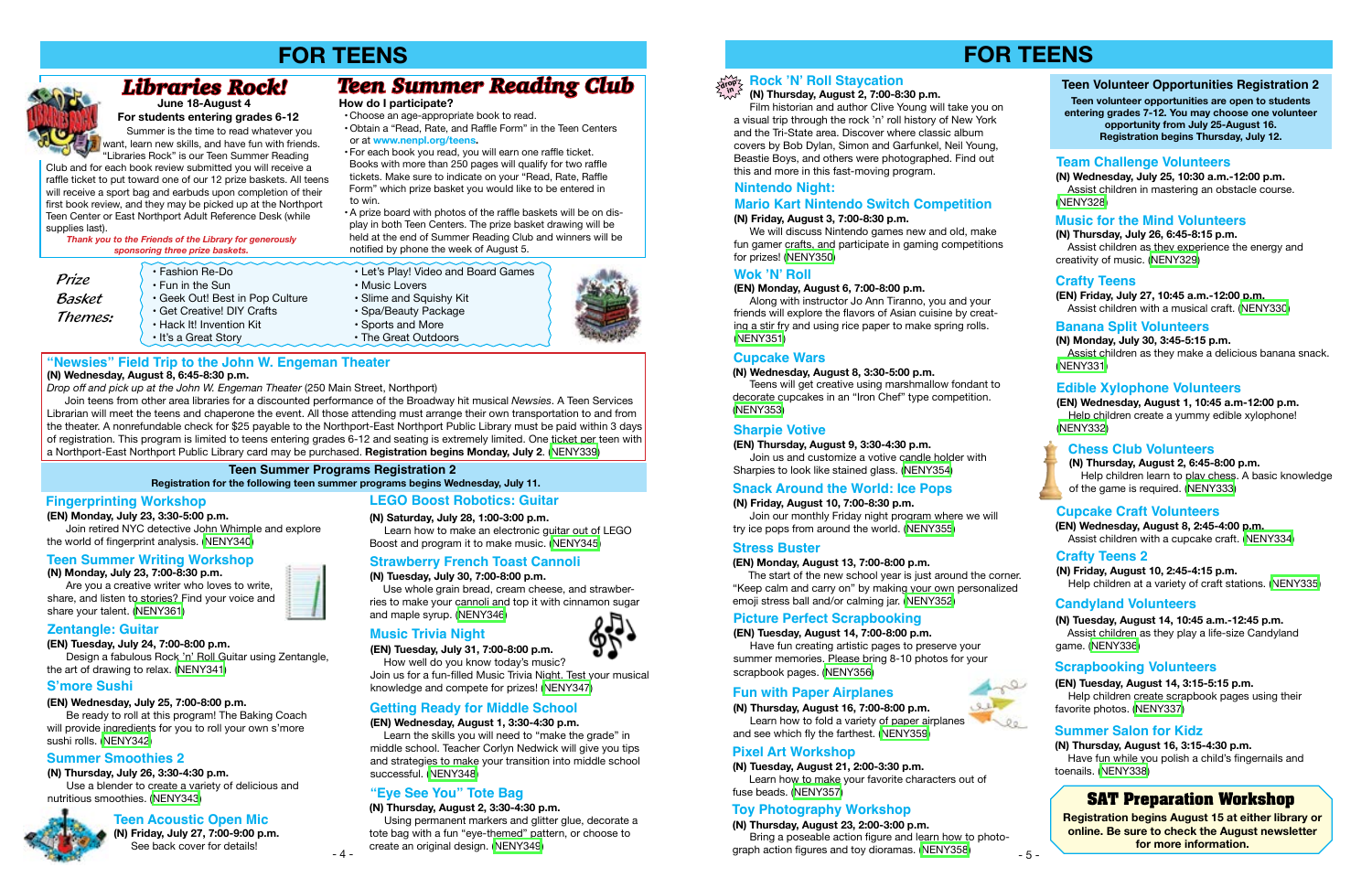*Registration for the following programs is underway.* **drop in** *indicates no registration required.*

*Registration for the following programs begins Thursday, June 28.* 

**June 18–August 4**

 Read 30 books with your baby or toddler and record the titles. Bring the completed reading record to a Children's Librarian at either building to receive a special prize. ([NENJ446\)](https://search.livebrary.com/record%3Dg1082266~S43)

**Mondays-Fridays, June 18-August 3** 10:00 a.m.-8:00 p.m. **Saturdays, June 23-August 4** 10:00 a.m.-4:00 p.m.



#### **Summer Reading Club Hours**

Craft packets to make and enjoy at home will be available at both buildings beginning on the following dates:

**July 2: Red, White & Blew July 9: Music in the Air** July 16: Bug Buzzer July 23: Clucking Chicken





# **FOR CHILDREN**

Children (preschool through grade 6) get prizes for the books they read at home when they join the Summer Reading Club with their library card at either building or online (nenpl.org) from June 18-August 4.

### **Take Home Crafts**

#### **JumpBunch Football Fun**

**(N) Monday, July 2, 10:30 a.m.** *Children 2-4 years with adult; siblings welcome* Little ones will love this class filled with age-appropriate football drills. (45 min.) ([NENJ464\)](https://search.livebrary.com/record%3Dg1081399~S43)

#### **The Library Rocks Party**

**(N) Monday, July 2, 4:00 p.m.** *Children entering grades 1-5* Join Chef Rob for some musical games and make a delicious summer parfait. (60 min.) ([NENJ465](https://search.livebrary.com/record%3Dg1081400~S43))

#### **Crafty Kids: Dragon Gizmo**

**(EN) Thursday, July 5, 3:00 p.m.** *Children 7-9 years* Create your own movable dragon complete with chomping jaws! (45 min.) [\(NENJ466\)](https://search.livebrary.com/record%3Dg1081613~S43)

 **(EN) Friday, July 6, 10:00 a.m.**

# **drop in Shake, Rattle, and Read**

*Children birth-5 years with adult; siblings welcome* Have fun reading stories, singing songs, and sharing rhymes and fingerplays. (30 min.)

### **(N) Friday, July 6, 7:00 p.m.**

• Unregistered children will be admitted, as space permits, in the following order: waitlist, standby NENPL cardholders, and non-district patrons. Please inquire if food allergies are a concern.

*Children entering grades 1-5*

 Explore the properties of light and discover all the amazing things that glow in the dark. Take home your very own mystery writer. (60 min.) ([NENJ468](https://search.livebrary.com/record%3Dg1081404~S43))



### **The Glow Show**

# **Libraries Rock! Summer Reading Club**

### **SMART Board "Win, Lose, or Draw!"**

**(N) Monday, July 9, 7:00 p.m.**

#### *Children entering grades 4-6*

 Try to get your teammates to guess what you draw on the electronic SMART Board in this fast and furious game of *Pictionary*. Prizes will be awarded to the winning team! (60 min.) ([NENJ471\)](https://search.livebrary.com/record%3Dg1081411~S43)

**(EN) Monday, July 9, 10:30 a.m.**

*Children 3-5 years with adult; siblings welcome*

 Children and adults will listen to the picture book *Sylvie* by Jennifer Gordon Sattler before creating their very own colorful collection of flamingos. (45 min.) ([NENJ469\)](https://search.livebrary.com/record%3Dg1081617~S43)

### *Sylvie* **Story and Craft**

**(N) Monday, July 9, 3:00 p.m.**

*Children entering grades K-2*

 Join us for some fun field day activities including tug-of-war, egg races, and more. Please wear sneakers. (45 min.) [\(NENJ470](https://search.livebrary.com/record%3Dg1081410~S43))

#### **Indoor Field Day**

**(N) Tuesday, July 10, 10:00 a.m.** *Children 2-5 years with adult; siblings welcome* Children will play and learn through stories, music, movement, and fun activities. Create a sailboat craft to take home. (60 min.) ([NENJ472](https://search.livebrary.com/record%3Dg1081434~S43))

#### **Come Sail Away**



**(EN) Tuesday, July 10, 3:30 p.m.** *Children entering grades 1-5* Create a musical decoration by stringing beads,

sequins, and bells onto wire. (60 min.) ([NENJ473](https://search.livebrary.com/record%3Dg1081619~S43))

### **Summer Wind Chimes**

Our goal is to maximize attendance and thereby offer as many Northport-East Northport children as possible the opportunity to enjoy Library programs. • Please arrive 10 minutes before the start of a program. If you have not arrived by the start time, your child's place may be given to someone waiting. • Your place will be held if you call to tell us that you will be late.

#### **A Note About Program Attendance**:

# **FOR CHILDREN**



#### **The Bookmark Spot**

*Stop by the Library and pick up the July bookmark by Parker Ciaio. A reading list compiled by Children's Librarians is on the back.* Be the first to read advance copies of new books and participate in informal book

 **(N) Tuesday, July 10, 7:00 p.m.** *Children entering grades 4 and up*

discussions. New members are always

welcome. (60 min.)

**(EN) Wednesday, July 11, 11:00 a.m.** *Children 2-5 years with adult; siblings welcome*

 Use plastic eggs and spoons to create a pair of maracas that you can shake all the way home! (45 min.) [\(NENJ475](https://search.livebrary.com/record%3Dg1081620~S43))

### **Egg-cellent Maracas**

are **Prop** in a Mewbery Club

 **(N) Wednesday, July 11, 7:00 p.m.** *Children entering grades 2-6*



 Improve your game by playing matches with other kids and teen volunteers and enter a raffle for a chess set made by our 3D printer! (45 min.)

**(N) Thursday, July 12, 3:30 p.m.** *Children entering grades 1-5*

 Learn about the shark's amazing supersenses, touch a shark jaw, and create a shark tooth necklace of your own. (60 min.) ([NENJ477\)](https://search.livebrary.com/record%3Dg1081437~S43)

### **Singin' Swingin' Sharks**



 **(EN) Friday, July 13, 11:00 a.m.** *Children 3-10 years with adult; siblings welcome* Come in to trade books from your home library for swap dollars and "purchase" pre-owned books. (60 min.)

#### **(EN) Thursday, July 12, 7:00 p.m.**

*Children birth-5 years with adult; siblings welcome* Enjoy stories, rhymes, and movement activities in this fun family storytime. (45 min.) [\(NENJ478\)](https://search.livebrary.com/record%3Dg1081621~S43)

### **An Evening with Molly Mouse**

#### **(N) Friday, July 13, 3:30 p.m.**

*Children entering grades K-5; adults and siblings welcome* Meet and touch a variety of amazing small animals. (60 min.) ([NENJ480\)](https://search.livebrary.com/record%3Dg1081438~S43)

#### **Animals Rock!**

#### **(N) Monday, July 16, 10:30 a.m.**

*Children birth-5 years with adult; siblings welcome* Clap, dance, sing, and jam along to the high energy

music of Ramblin' Dan! (45 min.) [\(NENJ481](https://search.livebrary.com/record%3Dg1081439~S43))

### **Ramblin' Dan Jam**

#### **(N) Monday, July 16, 7:00 p.m.**

*Children entering grades 1-5*

 Create old-fashioned ice cream sandwiches using homemade waffles and toppings. (60 min.) ([NENJ482](https://search.livebrary.com/record%3Dg1081440~S43))

- 6 - - 7 - still-life masterpiece. (60 min.) [\(NENJ483](https://search.livebrary.com/record%3Dg1081626~S43)) Budding artists will use oil pastels to create their own



*Aylyne* 

#### **Breakfast for Dessert**

#### **drop in Pajama Storytime: All Shook Up! (EN) Tuesday, July 17, 7:00 p.m.**

*Children birth-5 years with adult; siblings welcome* Come sing, dance, and read with us while in your PJs in this Elvis-themed storytime! (30 min.)

**(EN) Wednesday, July 18, 10:00 a.m.**

*Children birth-5 years with adult; siblings welcome* Listen to stories, sing songs, and dance along with Molly Mouse! (45 min.) ([NENJ485\)](https://search.livebrary.com/record%3Dg1081631~S43)

### **Moving with Molly Mouse**

#### **(N) Wednesday, July 18, 4:30 p.m.**

*Children entering grades K-5; adults and siblings welcome* Led by professional musician Rick Morin, families will create rhythms using buckets, voices, their hands, and more. (45 min.) ([NENJ486](https://search.livebrary.com/record%3Dg1081441~S43))

## $\frac{\partial \mathbf{p}}{\partial \mathbf{p}}$  Shake, Rattle, and Read

### **Rhythm Imaginarium**

#### **(EN) Thursday, July 19, 10:00 a.m.**

*Children birth-5 years with adult; siblings welcome* Have fun reading stories, singing songs, and sharing rhymes and fingerplays. (30 min.)

#### **(N) Thursday, July 19, 7:00 p.m.**

*Children entering grades K-5; adults and siblings welcome* Get ready for some laughs as the Circus Guy entertains families with magic, juggling, stunts, and more! (45 min.) [\(NENJ488\)](https://search.livebrary.com/record%3Dg1081442~S43)

### **The Circus Guy**

#### **(N) Friday, July 20, 11:00 a.m.**

*Children 3-5 years with adult; siblings welcome* Boom, tap, smack, cha-cha-cha! Children will feel, hear, and see the vibrations that help create music in this hands-on exploration. (60 min.) [\(NENJ489](https://search.livebrary.com/record%3Dg1081443~S43))

### $\frac{1}{\alpha! \alpha!}$  Anything Goes LEGOs

### **Preschool Science of Music**

#### **in (EN) Friday, July 20, 3:00 p.m.**

*Children entering grades 1-5*

 Use the Library's LEGOs to build your own creation that will go on display in the Children's Room. (45 min.)

 **(EN) Saturday, July 21, 11:00 a.m.** *Children 5 years and up with adult; siblings welcome* 



# **drop in Saturday Movie and Craft:** *Sing*

 Create a craft and munch on snacks as you watch a singing competition that changes the lives of all its animal contestants. Rated PG. (108 min.)

#### **(EN) Tuesday, July 17, 3:30 p.m.**

*Children entering grades 1-5*

### **Guitar Pastel**

#### **(EN) Monday, July 23, 7:00 p.m.**



*Children entering grades 4 and up with adult* Parents and their children will take part in a discussion of *Half a Chance* by Newbery Honorwinning author Cynthia Lord. When Nate and Lucy spend the summer taking photos for a contest, they discover that sometimes pictures reveal more than people are willing to see. Pick up a copy of the book in the Children's Room after you

#### register. (75 min.) [\(NENJ492\)](https://search.livebrary.com/record%3Dg1081636~S43)

## **Open for Discussion:** *Half a Chance*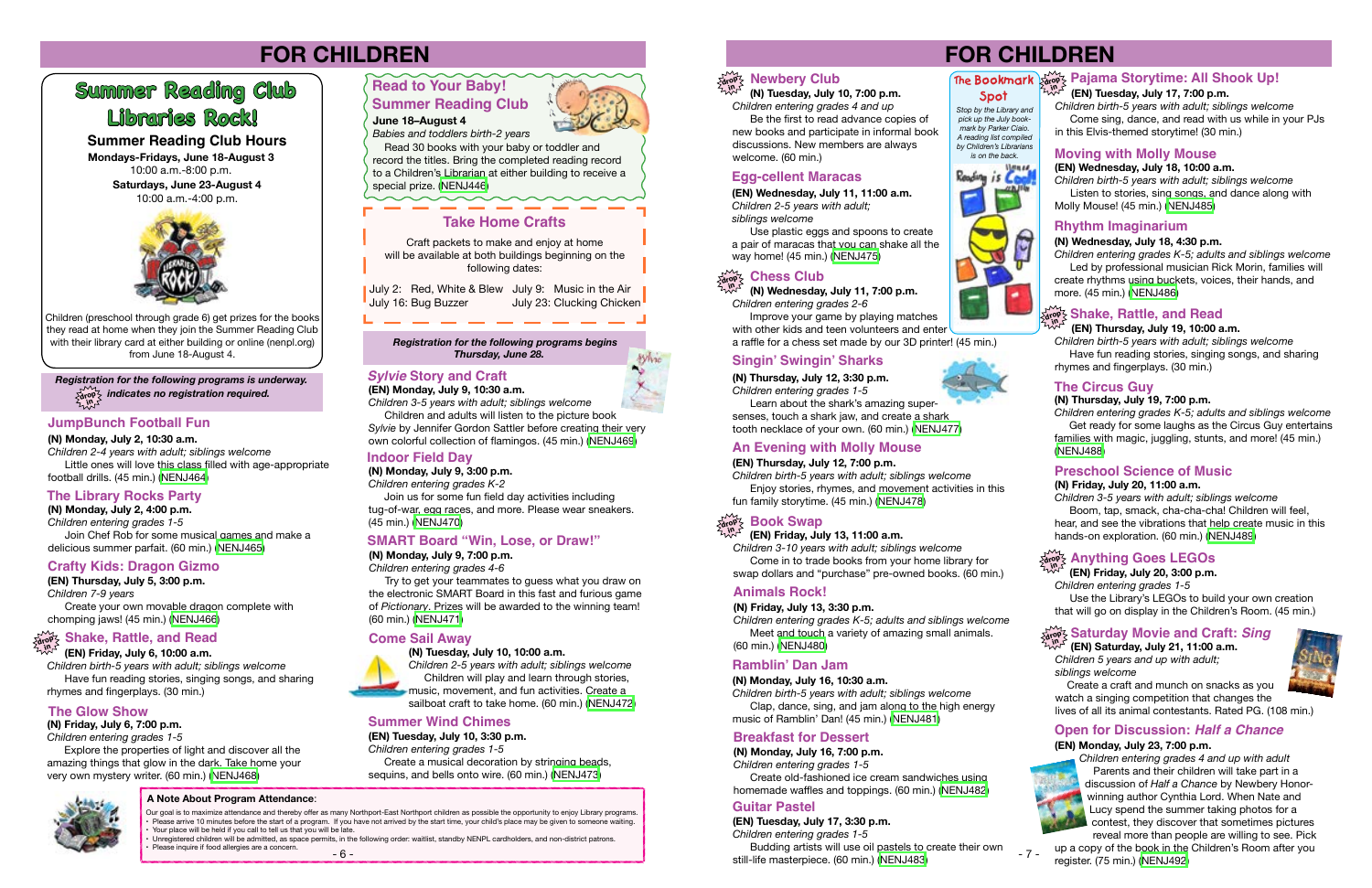# **FOR CHILDREN**

#### *Registration for the following programs begins Tuesday, July 10*

### **(EN) Monday, July 23, 10:30 a.m.**



*Children 1-4 years with adult; siblings welcome* Enjoy an open-ended play environment as your child explores a variety of play stations. (60 min.)

**(N) Monday, July 23, 3:30 p.m.** *Children entering grades 1-5* See what you can build with giant foam blocks. (60 min.) ([NENJ494\)](https://search.livebrary.com/record%3Dg1081444~S43)

### **Imagination Playground**

**(N) Tuesday, July 24, 10:00 a.m.**

*Children 2-5 years with adult; siblings welcome* Travel to fun, imaginary places in this musical movement program. (45 min.) [\(NENJ495\)](https://search.livebrary.com/record%3Dg1081445~S43)

#### **Global Tots**

**(EN) Tuesday, July 24, 3:00 p.m.** *Children 3-5 years with adult; siblings welcome*

Children and adults will listen to the picture book *Good Night, Gorilla* by Peggy Rathmann before creating their very own zoo scene. (45 min.) ([NENJ496](https://search.livebrary.com/record%3Dg1081644~S43))

### *Good Night, Gorilla* **Story and Craft**

**(N) Wednesday, July 25, 11:00 a.m.** *Children entering grades 2-5*

Teams will work together as they try to master a challenging obstacle course. (45 min.) ([NENJ497\)](https://search.livebrary.com/record%3Dg1081446~S43)

### **Team Challenge**

**(EN) Wednesday, July 25, 4:00 p.m.**

*Children entering grades 3-5*

A professional magician will unveil the secrets behind many popular magic tricks. (60 min.) ([NENJ498\)](https://search.livebrary.com/record%3Dg1081651~S43)

### **Magic Workshop**

**(N) Wednesday, July 25, 7:00 p.m.**

*Children birth-5 years with adult; siblings welcome* Enjoy stories, rhymes, and movement activities together in this fun family storytime. (45 min.) ([NENJ499\)](https://search.livebrary.com/record%3Dg1081447~S43)

### **An Evening with Molly Mouse**

**(EN) Friday, July 27, 11:00 a.m.** *Children 4-6 years; independent*

Decorate a handheld instrument that you can actually strum. (45 min.) ([NENJ502](https://search.livebrary.com/record%3Dg1081652~S43))

### **Crafty Kids: MandoHarp**

#### **(N) Friday, July 27, 3:00 p.m.**

*Children entering grades 3-5*

Kids get only one minute to complete each fun and challenging activity as they try to lead their team to victory in this exciting, fast-paced contest. Please wear sneakers. (60 min.) [\(NENJ503\)](https://search.livebrary.com/record%3Dg1081450~S43)

> Be the first to read advance copies of new books and participate in informal discussions. New members are always welcome! (60 min.)

### **The 60-Second Challenge**

#### **(N) Thursday, July 26, 11:00 a.m.**

*Children 3-5 years with adult; siblings welcome* You and your child will hear a great story, make a craft, and pet a live bunny. (45 min.) ([NENJ500](https://search.livebrary.com/record%3Dg1081448~S43))

### **Hop to It!**

#### **(N) Thursday, July 26, 7:00 p.m.**

*Children entering grades K-5; adults and siblings welcome* 

Improve your game by playing matches with other kids and teen volunteers and enter a raffle for a chess set made by our 3D printer! (45 min.)

Children will experience music as an outlet for energy and creativity, along with an introduction to the value of mindfulness from music educator Jack Licitra. (60 min.) [\(NENJ501\)](https://search.livebrary.com/record%3Dg1081449~S43)

#### $\lim_{\Delta t \geq 0} \frac{1}{2}$  Chess Club **in**

### **Music for the Mind**

#### **(N) Monday, July 30, 4:00 p.m.**

*Children entering grades 1-5* Hang out with Chef Rob and make a sweet snack with bananas, strawberries, marshmallows, and brownies on a stick—covered in chocolate. Yum! (60 min.) ([NENJ504](https://search.livebrary.com/record%3Dg1081452~S43))

### **Banana Split Kebobs**

#### **(N) Tuesday, July 31, 11:00 a.m.**

*Children 4-6 years; independent*

With the guidance of the Art Nanny, little ones and their caregivers will create a framed watercolor painting to be treasured for years to come. (60 min.) [\(NENJ514](https://search.livebrary.com/record%3Dg1081471~S43))

Enjoy stories and use your imagination to create a monster of your own design. (45 min.) ([NENJ505\)](https://search.livebrary.com/record%3Dg1081453~S43)

### **If You're a Monster and You Know It, Make a Craft!**

Explore all that is great and unique about you while creating a cupcake craft and enjoying a tasty treat. (45 min.) [\(NENJ515\)](https://search.livebrary.com/record%3Dg1081661~S43)

**(EN) Tuesday, July 31, 3:30 p.m.** *Children entering grades 1-3*

Touch, smell, and see the different products of a beehive with beekeeper Moira Alexander. View a traveling hive, weather-permitting. (60 min.)

([NENJ506](https://search.livebrary.com/record%3Dg1081655~S43))

### **The Buzz about Bees**

#### **(EN) Wednesday, August 1, 11:00 a.m.**

*Children 4-6 years; independent*

Devour some musical stories and create an edible xylophone out of graham crackers and M&M's. (45 min.) ([NENJ507](https://search.livebrary.com/record%3Dg1081656~S43))

### **Edible Xylophone**

**(N) Wednesday, August 1, 3:30 p.m.**

*Children entering grades 1-5*

Discover the science of sound waves and how they are used to create cool special effects. Take home your very own Mad Science talking horn! (60 min.) [\(NENJ508](https://search.livebrary.com/record%3Dg1081656~S43))

### **Newbery Club**

### **Sonic Sounds**

### **(N) Wednesday, August 1, 7:00 p.m.**

*Children entering grades 4 and up*



### **School Supply Donation Drive**

Please help kids in need by donating new pencils, crayons, notebooks, and other school supplies. Family Service League donation bins will be available in both library buildings beginning **July 2.**

# **FOR CHILDREN**

*Registration for the following programs begins Wednesday, July 25.* 

**(N) Thursday, August 2, 2:00 p.m.** *Children entering grades 1-5*

 Trick your friends and family with this cool creation that looks like a melting ice cream cone. (60 min.) [\(NENJ511](https://search.livebrary.com/record%3Dg1081460~S43))

### **Fool the Eye Ice Cream Cone**

### **(N) Thursday, August 2, 7:00 p.m.**

*Children entering grades 2-6*

#### **(N) Friday, August 3, 7:00 p.m.**

*Children birth-5 years with adult; siblings welcome* Dance, read, and jam in your jammies as a Children's Librarian plays the ukelele. (30 min.)

# **Pajama Storytime: Ukelele Dreams drop in**

#### **(N) Thursday, August 2, 10:00 a.m.**

*Children birth-5 years with adult; siblings welcome* Enjoy this active storytime with plenty of music and fun. (45 min.) [\(NENJ510\)](https://search.livebrary.com/record%3Dg1081459~S43)

### **Molly Mouse in the House**

# **Steve Petra's Musical Zoo!!**

### **Summer Reading Club Finale Show**

Tickets to one of the four show times are issued to children **\*who have completed the Summer Reading Club requirements.** 

#### **(N) Wednesday, August 8, 11:00 a.m.**

*Children 2-4 years with adult; siblings welcome*

### **Paint with Me**

#### **(EN) Wednesday, August 8, 3:00 p.m.**

*Children entering grades 2-5*

### **Cool Confidence Craft**

**(EN) Thursday, August 9, 11:00 a.m.**

*Children 4-6 years; independent* Listen to stories featuring unicorns and dragons and enjoy a fun craft. (45 min.) ([NENJ516](https://search.livebrary.com/record%3Dg1081662~S43))

### **Crafty Morning**

#### **(N) Thursday, August 9, 3:30 p.m.**

*Children entering grades K-5; adults and siblings welcome* Come get "spooned" during this interactive comedy show that features impressions, a sing-along competition, and a "spoonful of family fun!" (60 min.) [\(NENJ517\)](https://search.livebrary.com/record%3Dg1081472~S43)

### **Spoon Man Family Show**

### **(N) Friday, August 10, 3:00 p.m.**



*Children 3-10 years with adult; siblings welcome* Be creative in a room full of art supplies and craft projects. (60 min.)











# **drop in (EN) Monday, August 13, 10:30 a.m.**

*Children 1-4 years with adult; siblings welcome* Enjoy an open-ended play environment as your child explores a variety of toy stations. (60 min.)

### **Tots and Toys**

#### **(N) Monday, August 13, 3:00 p.m.**

*Children entering grades 1-5*

(N) Monday, August 6, 4:00 p.m. (N) Tuesday, August 7, 4:00 p.m. (N) Monday, August 6, 7:00 p.m. (N) Tuesday, August 7, 7:00 p.m. - 9 -

An educator from the Suffolk County Farm will teach kids about the life cycle, anatomy, and habitats of native butterfly species. (60 min.) ([NENJ520](https://search.livebrary.com/record%3Dg1081474~S43))

## $\frac{\partial \mathbf{p}}{\partial \mathbf{p}}$  Life-Size Candyland

#### **Butterfly Bonanza**

### **(N) Tuesday, August 14, 11:00 a.m.**

*Children 3-10 years with adult; siblings welcome*

Stop by anytime between 11:00 a.m. and 12:30 p.m. to experience the classic board game as you never have before!

#### **(EN) Tuesday, August 14, 3:30 p.m.**

*Children entering grades 3-5*

Bring six personal photographs to design pages of memories using stickers, cut-outs, ribbon, and more. (90 min.) ([NENJ522](https://search.livebrary.com/record%3Dg1081668~S43))

### **Scrapbooking for Kids**

 **(N) Wednesday, August 15, 11:00 a.m.** *Children 4-10 years with adult; siblings welcome*

#### **drop in Paws to Read Meet and Greet**



Stop by anytime between 11:00 a.m. and 12:00 p.m. to meet some of our Paws to Read certified therapy dogs.

#### **(N) Wednesday, August 15, 7:00 p.m.**

*Children entering grades 1-5 with adult; siblings welcome*  Families will use paint, sand, and seashells to build a beautiful cardboard lighthouse. Each family will make one craft. (60 min.) ([NENJ524](https://search.livebrary.com/record%3Dg1081478~S43))

### **Family Craft Night: Lighthouse**

#### **(N) Thursday, August 16, 3:30 p.m.**

*Children entering grades 1-5*

Make an appointment to have your fingernails and toenails polished by our teen volunteers. Be sure to wear open-toed shoes. (45 min.) ([NENJ525](https://search.livebrary.com/record%3Dg1081479~S43))

#### **Summer Salon Day**

*Children birth-5 years with adult; siblings welcome* Have fun reading stories, singing songs, and sharing rhymes in this interactive program for families. (30 min.)

### **Shake, Rattle, and Read**

# <sub>drop</sub> > Snake, Ratue, and Read<br><sup>ಸಭಿ∡</sup> (N) Friday, August 17, 10:00 a.m.